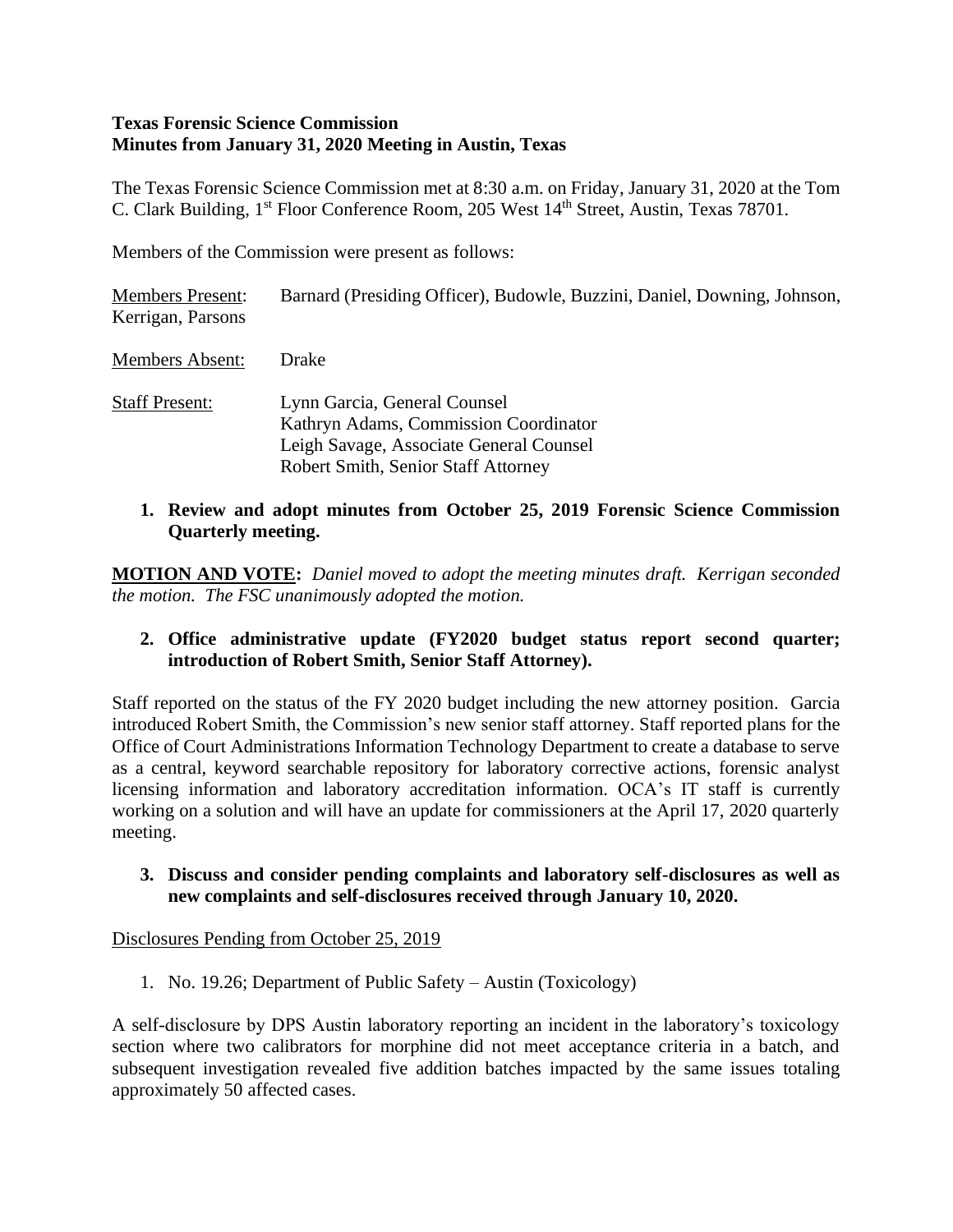**MOTION AND VOTE:** *Daniel moved to table the self-disclosure pending receipt of the finalized quality incident report in the matter. Parsons seconded the motion. The FSC unanimously adopted the motion.*

\*Commissioner Johnson recused himself from discussion and vote on this item.

Disclosures Received as of January 10, 2020

2. No. 19.42; Department of Public Safety – Midland (Seized Drugs)

A self-disclosure by the DPS Midland laboratory reporting the accidental destruction of suspected controlled substance evidence before analysis.

**MOTION AND VOTE:** *Daniel moved to take no further action on the self-disclosure given the corrective actions taken by the laboratory, including notification to the submitting agency and changes to the local destruction processes that include a required verification of the evidence description and rescan of the submission form for Seized Drugs/Authority for Destruction. Buzzini seconded the motion. The FSC unanimously adopted the motion.*

\*Commissioner Johnson recused himself from discussion and vote on this item.

3. No. 19.43; Bexar County Criminal Investigation Laboratory (Materials (Trace))

A self-disclosure by the Bexar County Criminal Investigation Laboratory describing an incident where the laboratory's Materials (Trace) evidence supervisor, Michael Martinez, provided an opinion regarding a Mississippi case during a podcast. Laboratory management were concerned Martinez exceeded the scope of his expertise in violation of the ANAB Guiding Principles of Professional Responsibility for Forensic Service Providers and Forensic Personnel, the laboratory's own conduct policy and the Texas Code of Professional Responsibility.

Bexar County Criminal Investigation Laboratory Director Orin Dym addressed the Commission. Commissioners discussed limitations on jurisdiction since the opinion did not involve a case that would be considered a Texas criminal action pursuant to Tex. Code. Crim. Proc. Art. 38.01 and related rules.

**MOTION AND VOTE:** *Kerrigan moved take no further action regarding the laboratory's selfdisclosure because the conduct did not relate to a "forensic analysis in Texas" as specified in the preamble of the Commission's Code of Professional Responsibility for Forensic Analysts and Crime Laboratory Management and pursuant to 'forensic analysis' definitions provided in Code of Criminal Procedure, Article 38.01 § 2(4) and Article 38.35 § a(4). Kerrigan further moved to send a letter to Mr. Martinez warning that similar conduct involving a Texas case could result in an investigation. Johnson seconded the motion. The FSC unanimously adopted the motion.*

Materials (Trace) evidence supervisor Michael Martinez addressed the commission, describing the extent of his involvement in the podcast and emphasizing the case at issue is outside of Texas and does not concern a pending criminal matter.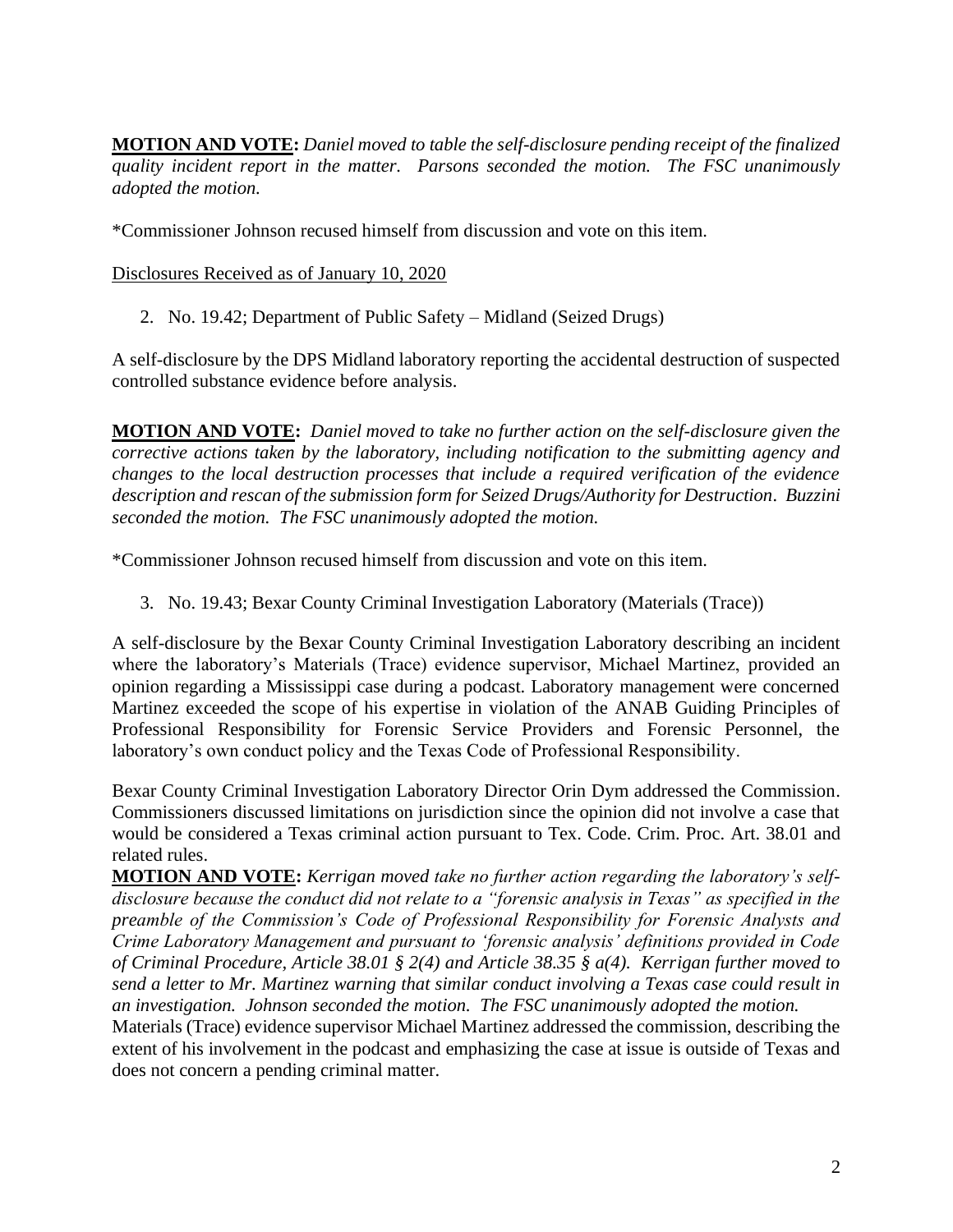4. No. 19.45; Department of Public Safety – Amarillo (Seized Drugs)

A self-disclosure by the DPS Amarillo laboratory reporting missing evidence in a misdemeanor drug paraphernalia possession case that was discovered during the laboratory's 2019 system-wide evidence vault audit.

**MOTION AND VOTE:** *Daniel moved to take no further action given the corrective actions taken by the laboratory and notice to affected parties. Parsons seconded the motion. The FSC unanimously adopted the motion.*

\*Commissioner Johnson recused himself from discussion and vote on this item.

5. No. 19.46; NMS Labs – Grand Prairie (Seized Drugs)

A self-disclosure by NMS Labs – Grand Prairie reporting professional misconduct by an analyst including the inappropriate manipulation of data during a competency test on a new quantitative procedure. The analyst was terminated by the laboratory.

**MOTION AND VOTE:** *Kerrigan moved to accept the self-disclosure for investigation of professional misconduct and to form an investigation panel consisting of three commissioners. Budowle seconded the motion. The FSC unanimously adopted the motion.*

**MOTION AND VOTE:** *Buzzini moved to establish an investigative panel of commissioners consisting of Daniel, Kerrigan and Johnson. Budowle seconded the motion. The FSC unanimously adopted the motion.* 

6. No. 19.51; Austin Police Department Crime Laboratory (Seized Drugs)

A self-disclosure by the Austin Police Department Forensic Science Bureau reporting an incident in its Seized Drugs section involving the mislabeling of two items of evidence from the laboratory's drug vault. The mislabeling resulted in an erroneously reported test result for casework that was not actually tested. (Staff Recommendation: No further action given the corrective actions taken by the laboratory, including changes to the laboratory's processes, the case review and other corrective actions.)

**MOTION AND VOTE:** *Daniel moved to take no further action on the disclosure given the corrective actions taken by the laboratory, including changes to the laboratory's processes, the case review and other corrective actions. Johnson seconded the motion. The FSC unanimously adopted the motion.*

7. No. 19.52; Department of Public Safety – Abilene (Seized Drugs)

A self-disclosure by DPS Abilene reporting 71 tablets missing during a system-wide evidence vault audit. (Staff Recommendation: No further action given the explanation by the laboratory, the supplemental case review and other corrective actions taken by the laboratory system to improve evidence storage, auditing and tracking.)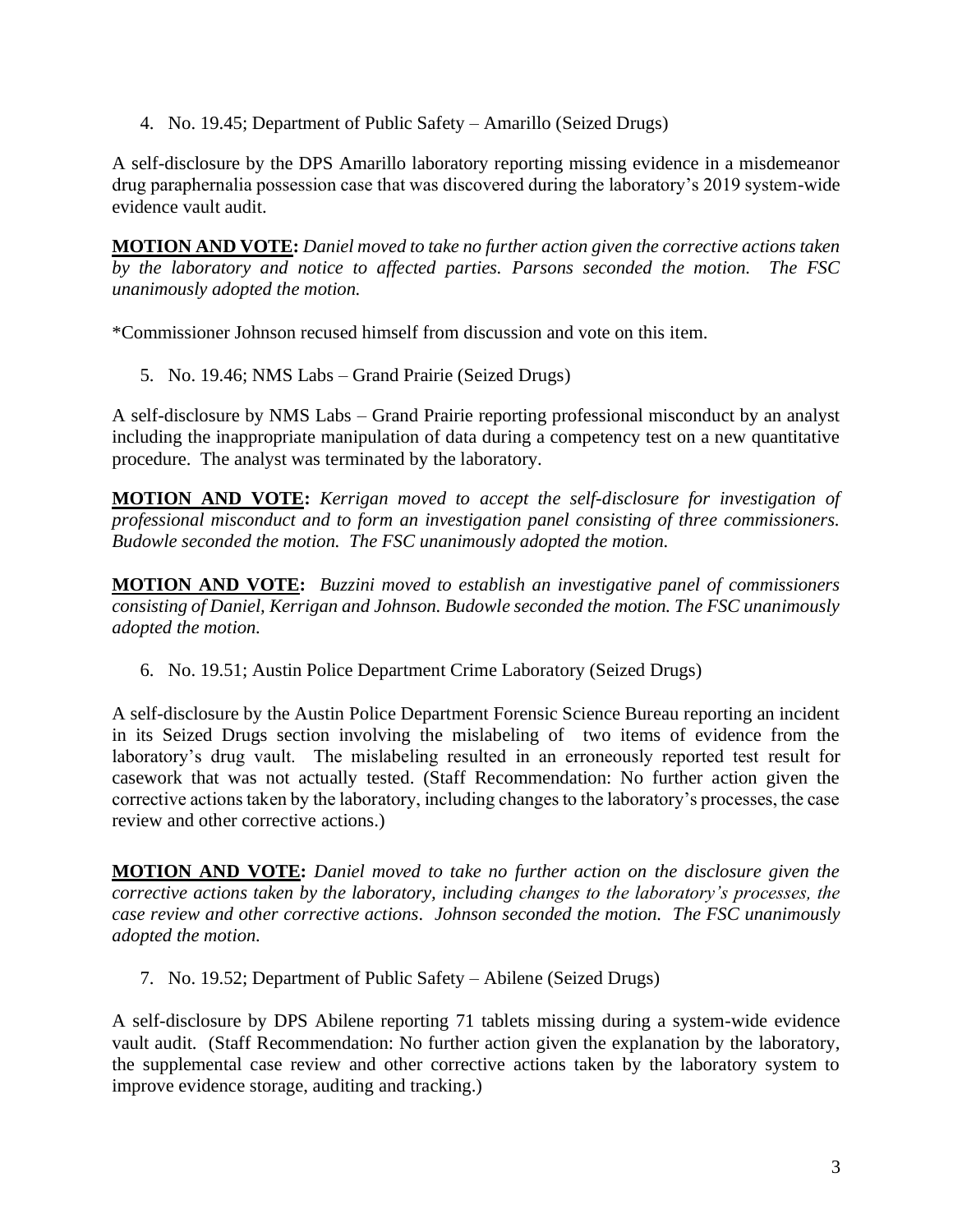**MOTION AND VOTE:** *Daniel moved to take no further action on the disclosure given the explanation by the laboratory, the supplemental case review and other corrective actions taken by the laboratory system to improve evidence storage, auditing and tracking. Buzzini seconded the motion. The FSC unanimously adopted the motion.*

\*Commissioner Johnson recused himself from discussion and vote on this item.

8. No. 19.54; Jefferson County Regional Crime Laboratory (Seized Drugs)

A self-disclosure by the Jefferson County Regional Crime Laboratory reporting a mistake in evidence handling where the analyst tested 3 of 4 items of seized drug evidence submitted to the laboratory in a single envelope. The oversight of one item of evidence was discovered when the same envelope was submitted a second time for re-testing by the United States Attorney's Office. The item was stuck to some evidence tape inside the package and was missed by the analyst who initially opened, inventoried and analyzed the case due to the item's small size and the way in which the package was opened. (Staff Recommendation: No further action on the disclosure given the corrective actions taken by the laboratory, notification to the submitting and prosecuting agencies, and changes to the procedure manual requiring packaging to be opened in a manner that ensures complete inspection of the contents).

**MOTION AND VOTE:** *Daniel moved to take no further action on the disclosure given the corrective actions taken by the laboratory, including notification to the submitting and prosecuting agencies, and changes to the procedure manual requiring non-viewable packaging be opened in a manner that allows for complete inspection of the contents. Johnson seconded the motion. The FSC unanimously adopted the motion.*

Complaints Received as of January 10, 2020

9. No. 19.40; Torres, Rolando (Harris County Institute of Forensic Sciences; Forensic Biology/DNA)

A complaint by defendant Rolando Torres involving the Harris County Institute of Forensic Sciences Forensic Biology section. The complainant alleges blood evidence on his tennis shoes was analyzed three times with no determination as to whether the stains were animal or human blood, or even blood at all. Torres believes the stains were barbecue sauce and requests retesting of the spots on his shoes to support this claim. Trial testimony established that a presumptive test for blood from the same evidence was positive and attempts to obtain DNA evidence were unsuccessful.

**MOTION AND VOTE:** *Daniel moved to dismiss the complaint for failure to allege professional negligence or misconduct with respect to the forensic analysis in the case and because the Commission has no authority to order retesting of evidence. Budowle seconded the motion. The FSC unanimously adopted the motion.*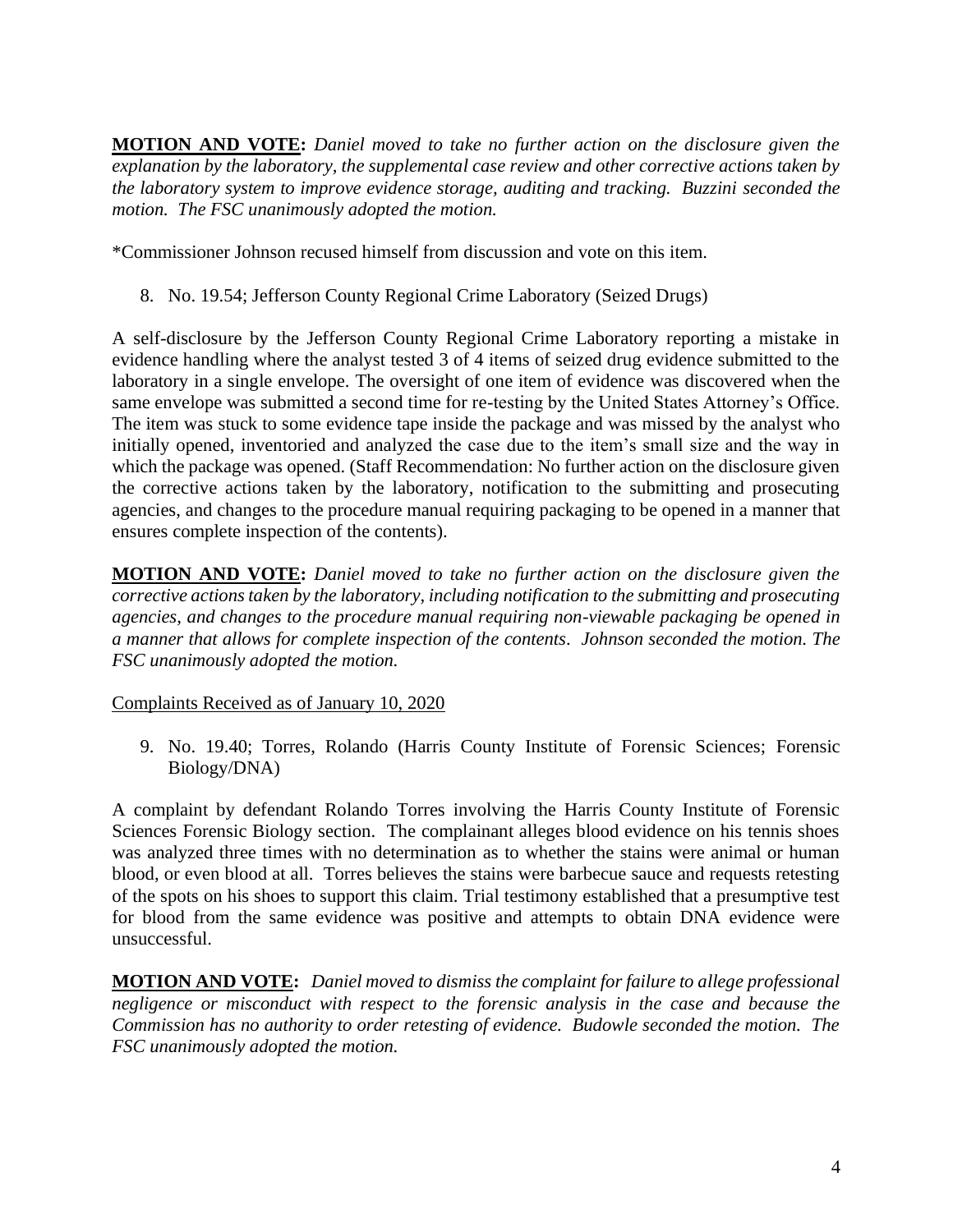10. No. 19.44; Scott, Joseph Pastquinel (Department of Public Safety – Waco; Forensic Biology/DNA)

A complaint by defendant Joseph Scott making generalized allegations of mistakes in the analysis of sexual assault evidence by the DPS Waco laboratory.

Bob Wicoff, Chief of the Appellate Division at the Harris County Public Defender's Office and Director of the DNA Mixture Review Team, reported a request for recalculation of the DNA mixture evidence in Scott's case has been requested to the district attorney's office, and Wicoff is waiting on the district attorney to request recalculation by the DPS – Waco laboratory.

**MOTION AND VOTE:** *Daniel moved to dismiss the complaint because there are no factual allegations of professional negligence or misconduct and the case is pending review and recalculation by the DNA Mixture Review Team. Kerrigan seconded the motion. The FSC unanimously adopted the motion.* 

\*Commissioner Johnson recused himself from discussion and vote on this item.

11. No. 19.47; Lee, Charles (Reliagene; Forensic Biology/DNA)

A complaint by defendant Charles Lee alleging a report by defense expert Megan Shaffer of Reliagene Technologies, Inc. falsely claimed she had conducted a thorough review of the State's DNA file, because Shaffer only had access to a portion of the file. Information from Lee's defense attorney contradicts this assertion; he received the DNA file from the State and forwarded the entire file to Reliagene for review.

**MOTION AND VOTE:** *Daniel moved to dismiss the complaint for failure to assert any credible allegation of professional negligence or misconduct with respect to the forensic analysis in the case. Parsons seconded the motion. The FSC unanimously adopted the motion.* 

12. No. 19.48; Durden, Gerald J. (Harris County Institute of Forensic Sciences; Forensic Biology/DNA)

A complaint by defendant Gerald Durden alleging Harris County Institute of Forensic Sciences ("HCIFS") DNA analyst Joseph Mathews provided false testimony regarding the DNA profile obtained from the sperm fraction in his sexual assault case, because no sperm or semen was detected in the analysis and Mathews' testimony indicated otherwise.

Michal Pierce, Quality Director at the Harris County Institute of Forensic Sciences, briefly addressed the Commission regarding the initial analyses conducted in the case. HCIFS is ready to conduct the retesting, but is waiting to receive the evidence.

**MOTION AND VOTE:** *Daniel moved to dismiss the complaint because the case is pending review by the DNA Mixture Review Team, the State has agreed to retesting of the DNA evidence, and the DNA analysis is pending. Johnson seconded the motion. The FSC unanimously adopted the motion.*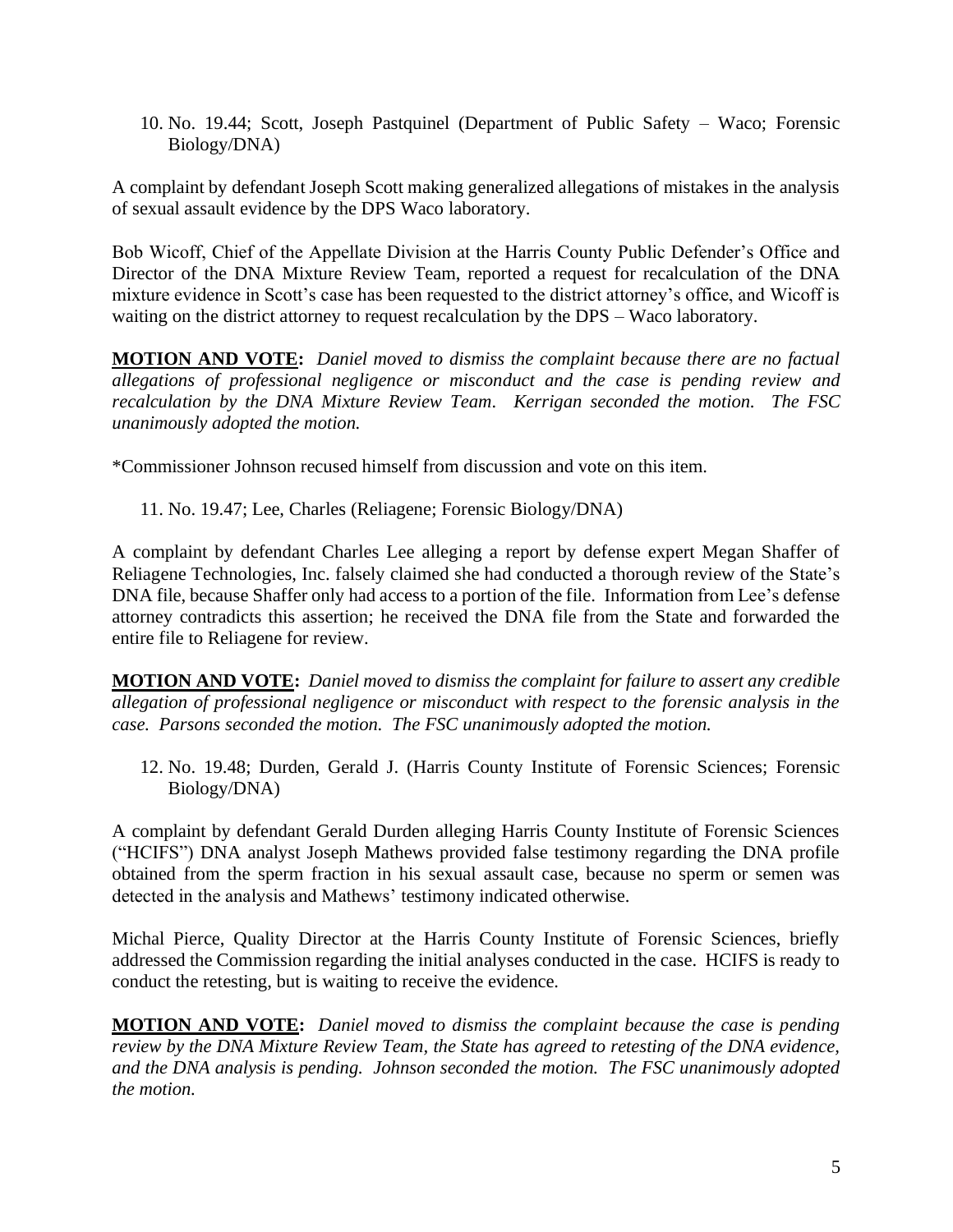13. No. 19.49; Smiley, James A. (Department of Public Safety – Capitol Area; Forensic Biology/DNA)

A complaint by defendant James Smiley alleging Austin Police Department investigators illegally obtained a DNA sample from Smiley during the investigation of his aggravated sexual assault/kidnapping case.

**MOTION AND VOTE:** *Daniel moved to dismiss the complaint for failure to allege an allegation of professional negligence or misconduct with respect to the forensic analysis in the case, and because forensic testing is not yet complete and, further, allegations of wrongdoing against police with respect to collection of the initial DNA sample from the defendant are beyond the scope of the Commission's jurisdiction. Parsons seconded the motion. The FSC unanimously adopted the motion.* 

\*Commissioner Johnson recused himself from discussion and vote on this item.

14. No. 19.53; Jackson, John H. (Houston Police Department/Houston Forensic Science Center/Serology)

A complaint by defendant John Henry Jackson alleging police misconduct by the Houston Police Department resulting in his coerced confession, complaints about his trial counsel and trial judge, an assertion that he was excluded as the contributor of the semen and hair samples recovered from the victim at autopsy in analyses conducted by the Houston Forensic Science Center, and a request for retesting for comparison of the samples to implicate other individuals in his case for capital murder, sexual assault and kidnapping.

**MOTION AND VOTE:** *Daniel moved to dismiss the complaint for failure to allege any credible allegation of professional negligence or misconduct with respect to the forensic analysis in the case. Further, the Commission does not have the authority to order any forensic analysis in any particular criminal case. Parsons seconded the motion. The FSC unanimously adopted the motion.* 

15. No. 20.01; Crowley, Inez (Department of Public Safety – Houston, Montgomery County Sheriff's Office; Forensic Biology/DNA, Firearms/Toolmarks, Latent Prints)

A complaint filed on behalf of defendant James Crowley alleging the DPS Houston laboratory delayed the disclosure of a quality event where an investigator's DNA was discovered on an evidentiary item and affected the outcome of Crowley's aggravated robbery case, and requesting a review of all data and laboratory procedures, citing changes in acceptable methods for mixture interpretation and a recent Michigan court case disallowing certain STRmix results.

**MOTION AND VOTE:** *Daniel moved to dismiss the complaint for failure to allege any professional negligence or misconduct with respect to the forensic analysis at issue in the case. Further, complaints about the timeliness of the disclosure of a particular quality even to a*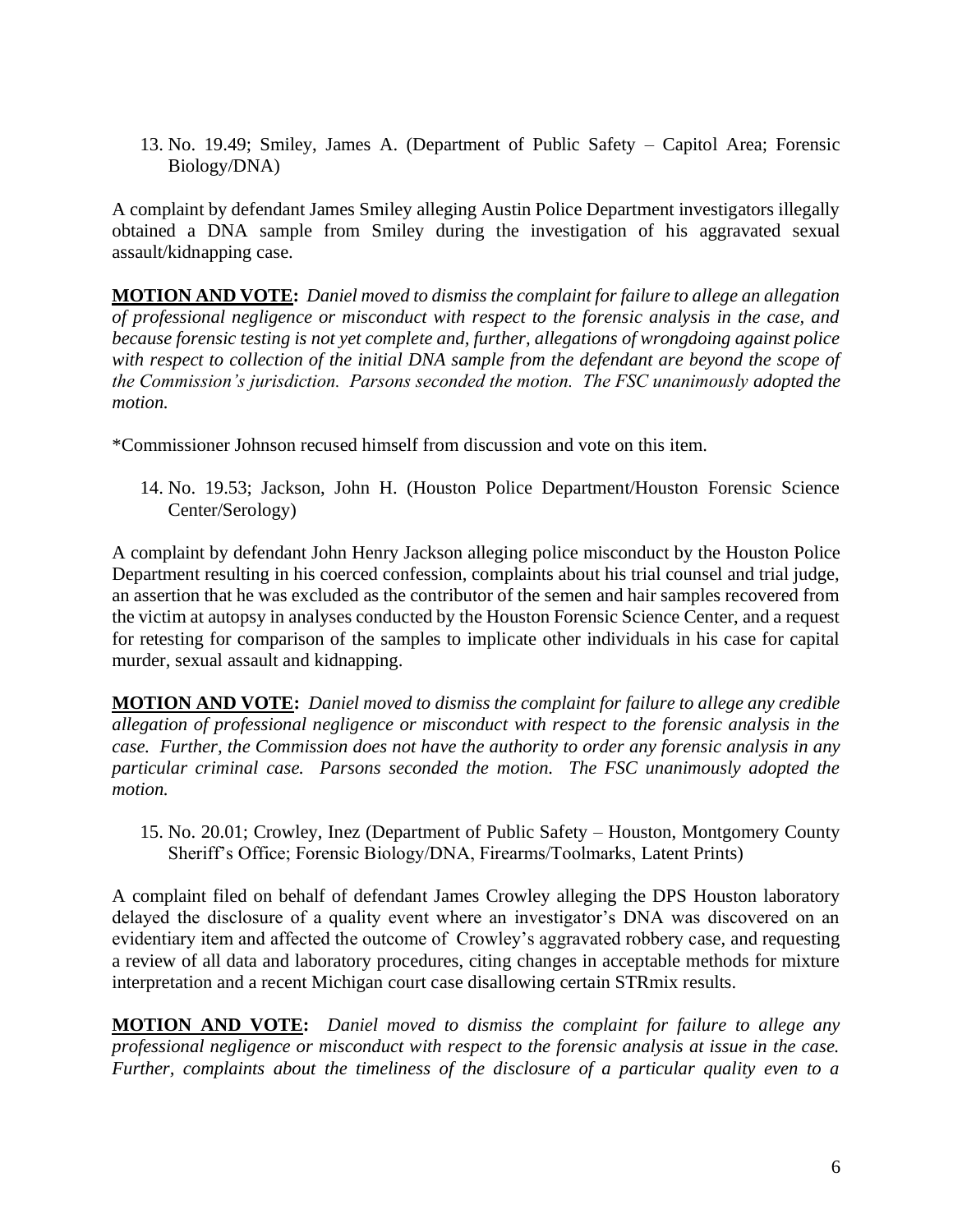*defendant are beyond the scope of the Commission's jurisdiction. Budowle seconded the motion. The FSC unanimously adopted the motion.* 

\*Commissioner Johnson recused himself from discussion and vote on this item.

# **4. Update on collaboration with the Standards Coordination Office at the National Institute for Standards and Technology (NIST) regarding possible pathways for improving accreditation for forensic science service providers in Texas.**

Garcia gave an update collaboration with the Standards Coordination office at NIST. Staff has shared examples of laboratory self-disclosures with Warren Merkel, Chief of the Standards Services Group. The team is working on an outline of key issues, including an analysis of the gaps between assessment and the accreditation process. Garcia should have more to report at the Commission's April 17, 2020 quarterly meeting.

# **5. Discuss status of crime laboratory accreditation program, including:**

### **a. Accreditation non-conformances received since October 25, 2019 quarterly meeting;**

Staff described accreditation reports and non-conformances received since the October 25, 2019 meeting. Members discussed a reported quality incident by Quality Forensic Toxicology laboratory involving pipettes that were determined to be out of tolerance during calibration. Documentation implied that the identified issues went unaddressed and no determination was made as to the effect the issue had on any forensic analyses. Kerrigan requested supplemental information from the laboratory regarding the quality incident.

### **b. Review Expertox responses to cited nonconformances;**

Staff received descriptions of the responses from Expertox to numerous CAP nonconformances considered resolved at the laboratory's last CAP assessment in 2017. The Commission's main concern is the nature of the recurring deficiencies, including analysts without degrees or associate degrees working without supervision. Staff reported reaching out to the laboratory multiple times requesting an organized spreadsheet describing each cited nonconformance and corresponding action and resolution. Staff has not received a response from the laboratory. Staff will follow up with the laboratory one additional time. Savage reported that the laboratory's accreditation with CAP expires July 29, 2020 and the Commission can reconsider the laboratory's accreditation status at that point.

### **c. Discuss the Commission's recognition of the College of American Pathologists (CAP) – Forensic Drug Testing program;**

Staff reported reaching out to CAP, one of the Commission's recognized accrediting bodies, with questions regarding its accreditation program for forensic drug testing. Staff received no response from CAP on the Commission's questions about the program. Members directed staff to draft a formal letter to CAP addressing the questions again and giving a 30-day deadline for response. If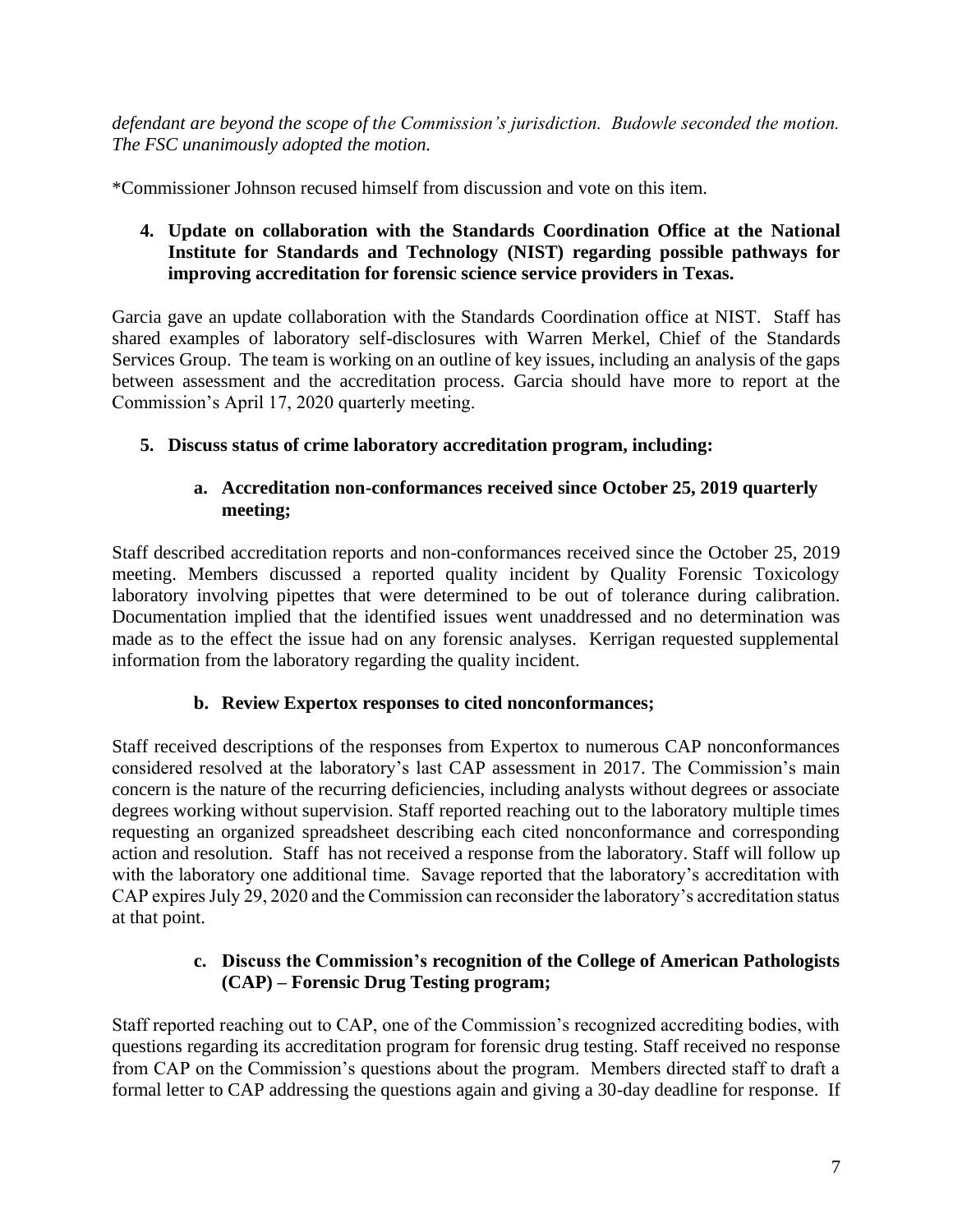staff receives no response within 30 days, staff will draft a rule removing CAP from the Commission list of recognized accrediting bodies for approval at the Commission's April 17, 2020 quarterly meeting.

# **6. Discuss Licensing Advisory Committee, including:**

### **a. Update on licenses issued;**

Savage provided an update on licenses issued. There are currently 1266 licensees, consisting of 841 regular licenses, 20 provisional, 2 technical reviewer, and 403 blanket.

- **b. Review outstanding licensing rules and proposed rule concepts for approval, including:**
	- **i. Rule addressing exam eligibility for unaccredited forensic disciplines; removal of physical evidence comparison from the Materials (Trace) categories of analysis under accreditation and licensing rules; and clarifications to provisional fees;**
	- **ii. Rule providing clarification for one-time provisional license;**
	- **iii. Blanket rule revisions, including responses to any comments, withdrawal of initial blanket rule proposal and review and approval of new blanket rule proposal; and**
	- **iv. Rule addressing exception from coursework requirements for toxicology analysts who applied for a license prior to January 1, 2019 and are now adding the Seized Drugs discipline to their license.**

Savage summarized the outstanding rule proposals for i, ii, and iv above.

**MOTION AND VOTE:** *Parsons moved to adopt the rule addressing exam eligibility for unaccredited forensic disciplines, removing the term "physical evidence comparison" from the Materials (Trace) categories of analysis under accreditation and licensing rules, and clarifications to provisional fees. Daniel seconded the motion. The FSC unanimously adopted the motion.* 

**MOTION AND VOTE:** *Parsons moved to adopt the rule providing clarification for one-time provisional license. Downing seconded the motion. The FSC unanimously adopted the motion.* 

**MOTION AND VOTE:** *Parsons moved to adopt the rule addressing the exception from coursework requirements for toxicology analysts who applied for a license prior to January 1, 2019 and are now adding the Seized Drugs discipline to their licenses. Buzzini seconded the motion. The FSC unanimously adopted the motion.* 

Garcia presented a revised blanket rule proposal recommended by the Commission's Licensing Advisory Committee. In response to the formerly proposed blanket rule revisions, the Commission received two sets of comments, from National Medical Services (NMS) Labs and Quality Forensic Toxicology (QFT). The Commission's Licensing Advisory Committee reviewed comments from NMS and QFT and had a lengthy discussion about the pros and cons of various approaches.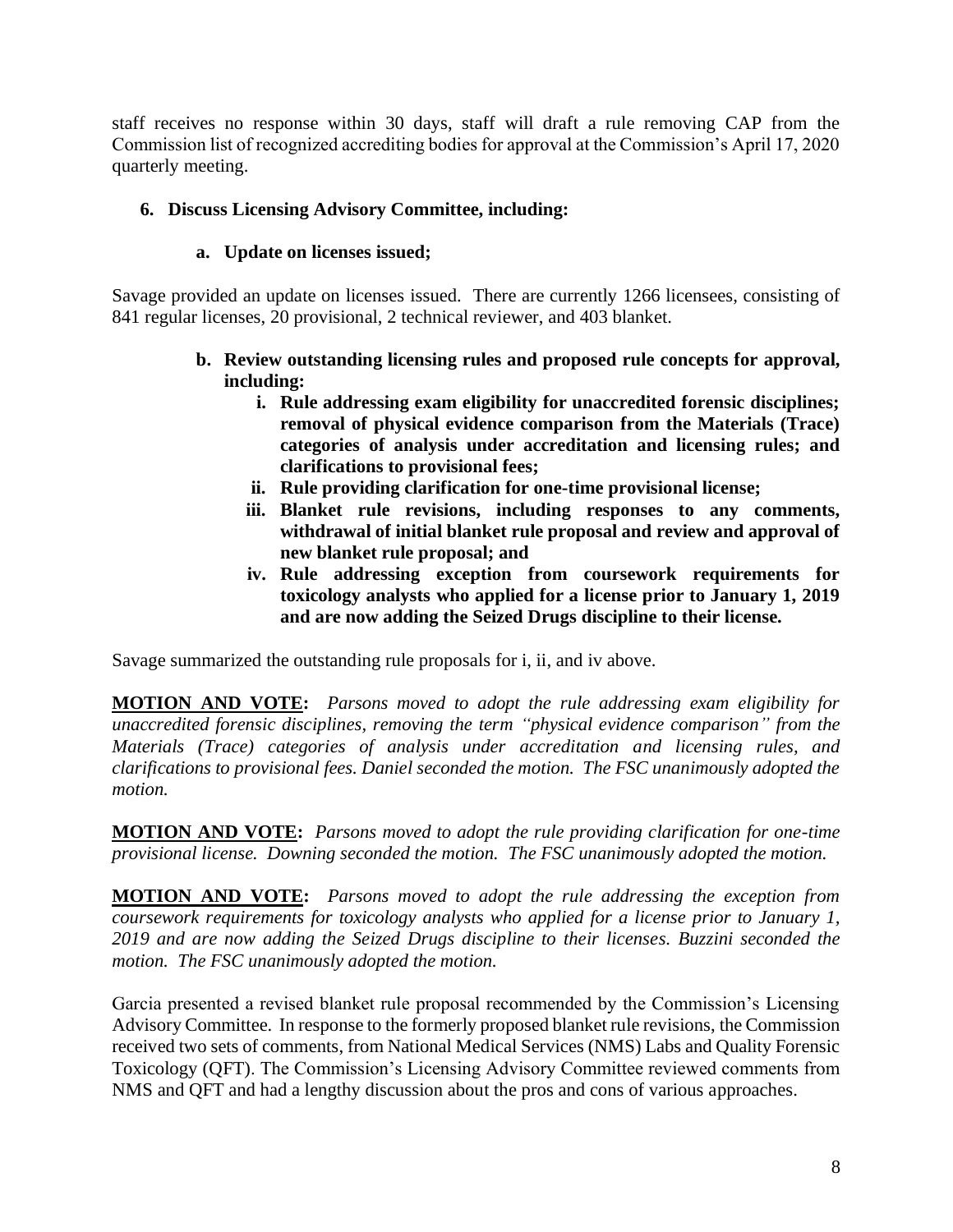The Licensing Advisory Committee recommended the following for the blanket licensing rules in light of the comments received by the Commission:

- 1. Remove the distinction between "Texas" labs and "out-of-state" labs.
- 2. Extend the current one-year term to a two-year laboratory blanket license term.
- 3. Create a *de minimis* casework threshold of 10% for all laboratories, regardless of where they are physically located. If the laboratory's Texas casework constitutes less than 10% of its overall volume of casework during the five calendar years preceding the application (calculated as a rolling average), the laboratory will qualify for *de minimis* status. The evaluation will occur initially and again at each expiration of the two-year term the laboratory's blanket license is granted. In the absence of historical data, the best available data shall be used to determine whether a laboratory has exceeded or is expected to exceed the 10% *de minimis* threshold.
- 4. The *de minimis* assessment will be calculated for each laboratory site. For example, if a laboratory has national presence with various locations throughout the country, the casework calculation should be made for cases analyzed at each location.
- 5. If the laboratory's Texas casework is determined to be *de minimis,* the following rules will apply:

With the exception of the "interpreting analysts" described below who will be fully licensed at the regular cost (\$220 per 2-year term), all other analysts and technicians employed by a laboratory with *de minimis* Texas casework shall be licensed under the blanket provision. (37 TAC Pt. 15 §651.203(d)). The laboratory will be required to provide the following to the Commission with respect to analysts and technicians who are licensed under this provision:

- a. A list with the name of each individual who is licensed under the blanket provision including the forensic discipline(s) for which they are qualified to perform independent casework.
- b. The sponsoring laboratory will provide a certification that:
	- i. Each person who is licensed under the blanket provision works under the supervision of a fully licensed forensic analyst when performing work for Texas criminal cases.
	- ii. Each person who is licensed under the blanket provision has read and acknowledged completion of *Brady*/Michael Morton training material, the Code of Professional Responsibility, and Evidence Handling.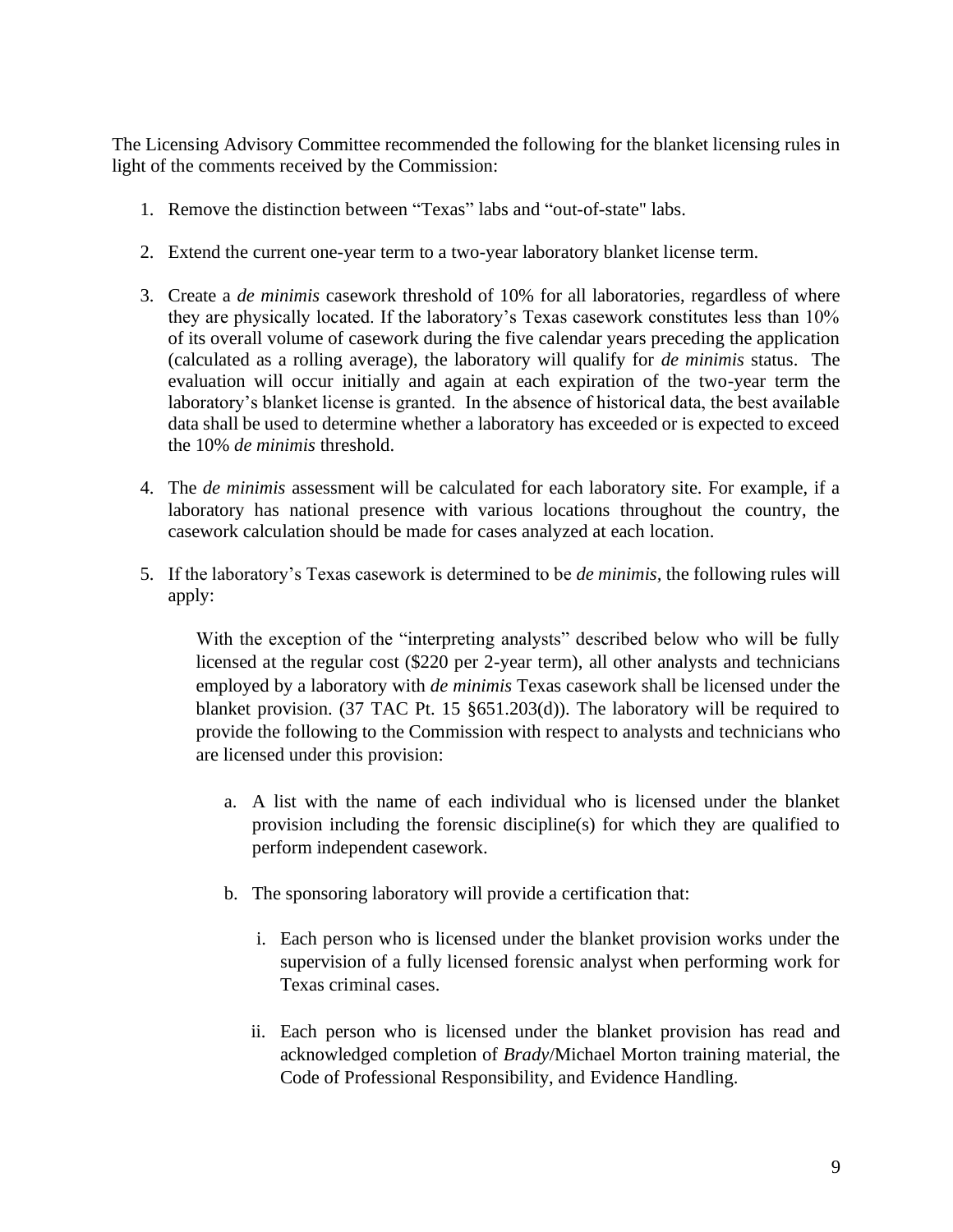- iii. Each person who is licensed under the blanket provision has participated in the online *Brady*/Michael Morton update trainings provided by the Commission every two years. These trainings are provided at no cost to the user.
- iv. Any failed proficiency test by an individual who is licensed under the blanket provision that is not attributable to a mistake by the proficiency test provider will be disclosed to the Commission.
- v. Professional negligence or misconduct will be disclosed to the Commission, and the Commission will be copied on any material correspondence with the accrediting body.
- vi. Any criminal conviction of a blanket licensee for an offense equivalent to a Texas Class B misdemeanor or above will be disclosed to the Commission.
- c. The laboratory will pay a fee of \$20 for each individual on the list of blanket licensees.
- d. Where the scope of a blanket licensee's work changes to include interpreting analyst activities as described below, the employing laboratory must notify the Commission of the change and the individual must become fully licensed.

### **Full Licensing of Interpreting Analysts**

Laboratories that are granted *de minimis* status shall license all "interpreting analysts" under the main licensing provisions of the applicable administrative rules. (37 Tex. Admin. Code § 651.207).

However named, an "interpreting analyst" uses his or her scientific expertise and judgment to interpret data resulting from an expert examination or test and provides information to the trier of fact either by signing a report or testifying in a criminal action. Interpreting analysts have significant decision-making authority regarding the progress, evaluation and conclusion of forensic analyses and are qualified to both perform independent casework and technically review the work of other analysts. An interpreting analyst exercises judgment in casework and may be called to testify regarding the results of forensic analysis, including not only the steps involved in the physical processing of the evidence, but also the potential significance of information obtained from the examination or test. Technical reviewers who perform technical reviews of an interpreting analyst's casework are considered interpreting analysts.

Any interpreting analyst who was licensed initially under the blanket program will be required to comply with the rules that were in effect for the applicable forensic discipline(s) prior to January 1, 2019. Interpreting analysts not previously licensed will be required to comply with the rules in place at the time of application.

### **Blanket license for forensic analysis not widely available.**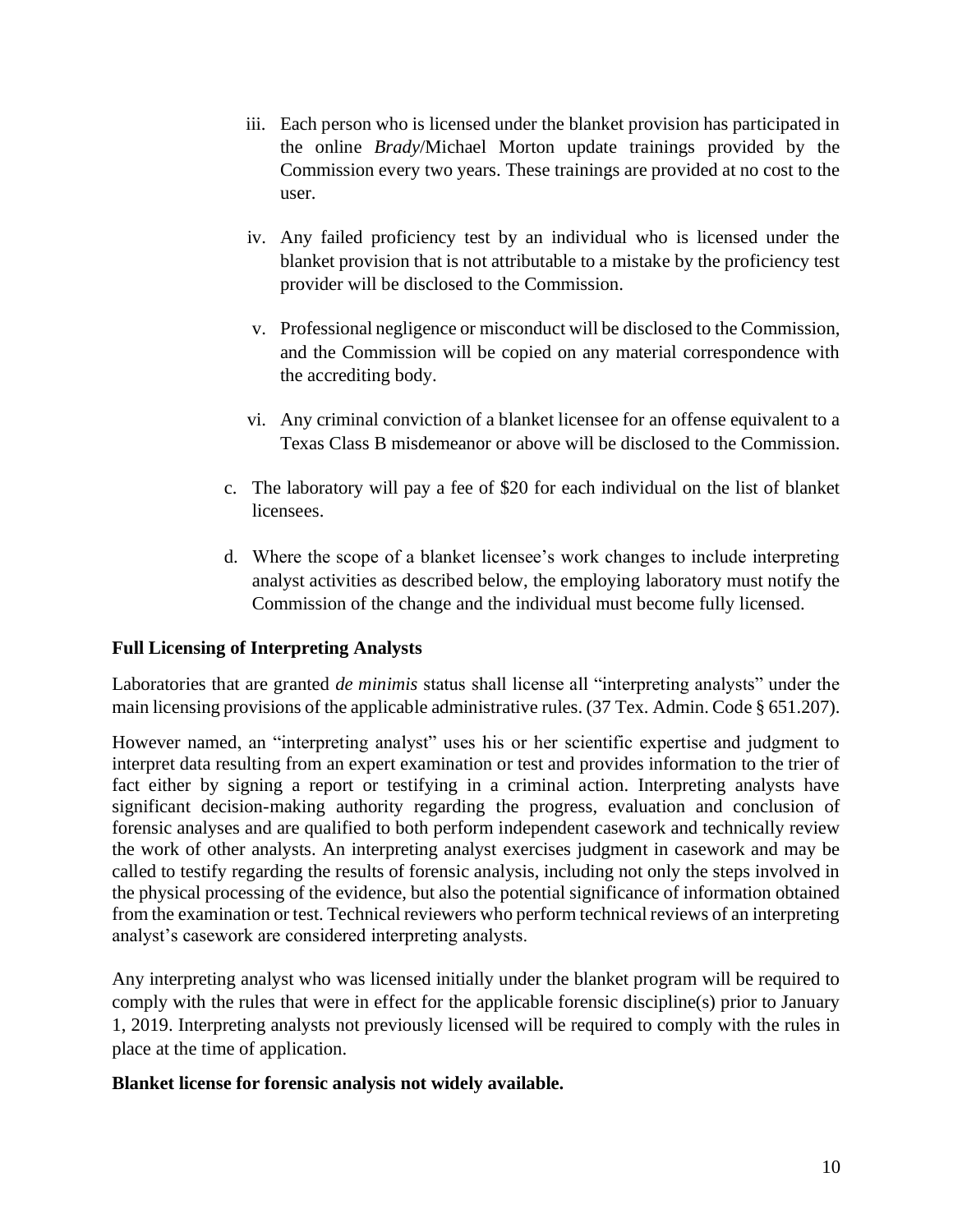Accredited laboratories that perform categories of analysis not commonly available in Texas may apply to the Commission for recognition of the method as fulfilling a necessary function for a Texas law enforcement agency, prosecutor, defense attorney or court. The analyst(s) who perform the uncommon analytical method on behalf of the accredited laboratory shall be blanket licensed upon recognition of the method as not widely available and necessary to ensure a public function. The request shall be reviewed and adjudicated by the Commission's presiding officer or designee. Commission staff shall issue a letter setting forth the finding upon request of the laboratory and report the decision to the Commission at the quarterly meeting immediately following the determination by the presiding officer or designee.

Members discussed the new recommended proposal for blanket licensure.

**MOTION AND VOTE:** *Parsons moved to adopt the recommended revisions to the current blanket license rule, withdraw the current blanket license proposal outstanding, and direct staff to draft a rule regarding the same for approval at the Commission's April 17, 2020 quarterly meeting. Buzzini seconded the motion. The FSC unanimously adopted the motion.*

### **7. Review and approve draft of policies and procedures addressing the incorporation of Director of Information Resources (DIR) rules for video conferencing.**

Savage described additions to the Commission's Policies and Procedures that incorporate the Government Code §551.127 rules regarding videoconferencing for Commission meetings. Savage

**MOTION AND VOTE:** *Parsons moved to approve the Policies and Procedures draft. Daniel seconded the motion. The FSC unanimously adopted the motion.*

# **8. Review outstanding general rulemaking proposed rule concepts, including:**

# **a. Development of procedures for referral of cases to the Office of Capital and Forensic Writs pursuant to Code of Criminal Procedure, Article 38.01 § 4(h).**

Savage described the rule proposal which provides a procedure for referral of investigative cases to the Office of Capital and Forensic Writs.

**MOTION AND VOTE:** *Johnson moved to adopt the rule proposal adding a procedure for referral of cases to the Office of Capital and Forensic Writs. Budowle seconded the motion. The FSC unanimously adopted the motion.* 

# **b. Rule addressing statutory reference to the definition of forensic analysis in the Commission's investigative procedures.**

Savage described the rule addressing a change in the statutory reference to the definition of "forensic analysis" to ensure consistency between the subject matter of the rule and the accompanying statutory reference.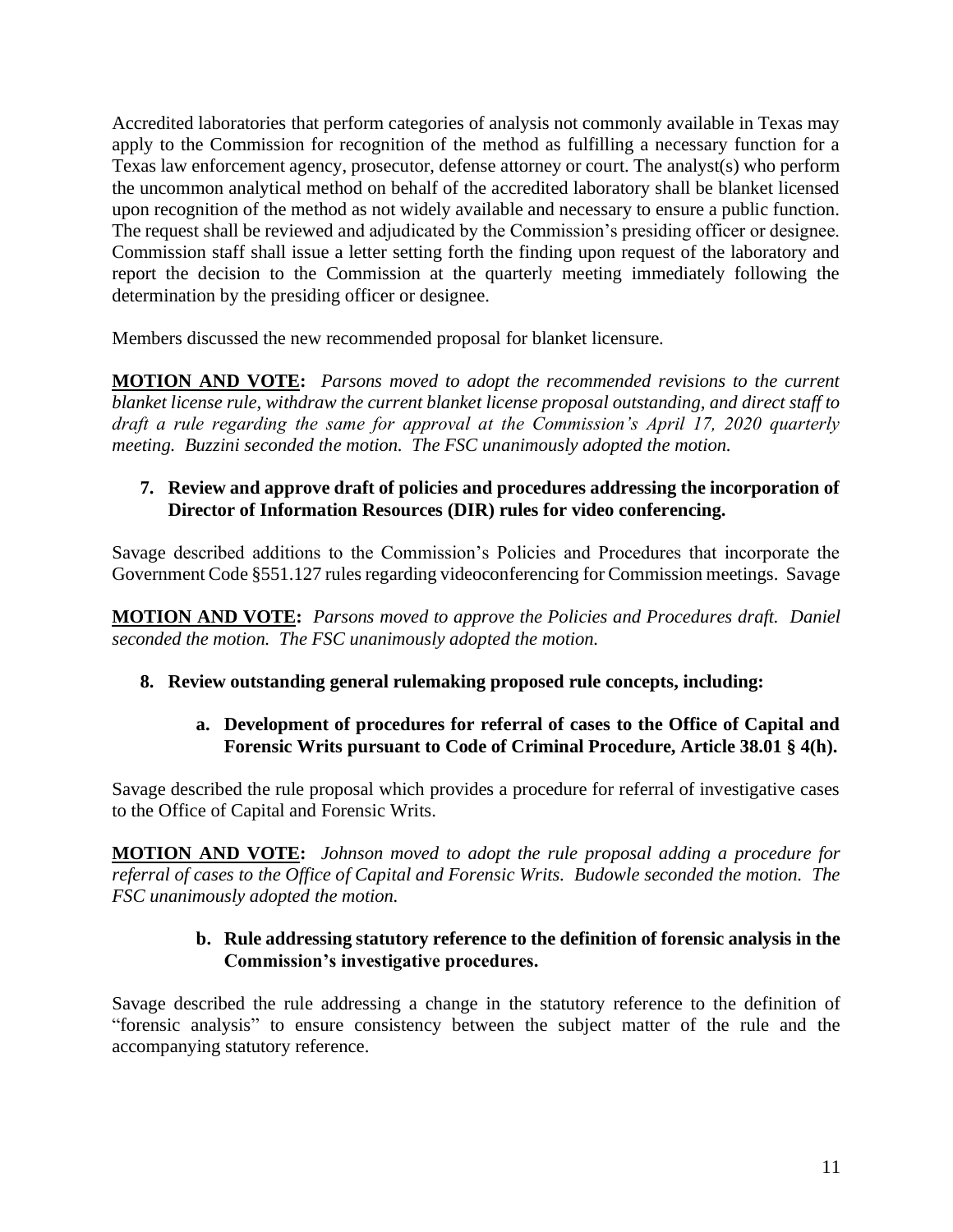**MOTION AND VOTE:** *Daniel moved to adopt the rule addressing the reference to the definition of forensic analysis with regard to the Commission's investigative authority. Parsons seconded the motion. The FSC unanimously adopted the motion.* 

### **9. Update regarding Collins, Robert (DPS Houston; Forensic Biology) complaint #19.04 investigative panel.**

Dr. Vanessa Nelson, Forensic Biology Program Coordinator for the Department of Public Safety Crime Laboratory System, addressed the Commission regarding the agency's case review. Nelson's initial query flagged 69 cases from DPS Houston. Of the 69, 30 were identified where inconclusive results will be reevaluated. Additionally, Nelson ran a similar query for other regional laboratories. Last week, DPS ceased using the inconclusive range and DPS laboratories are reporting all values going forward. Of the 30 cases identified from DPS Houston, there were 16 where Nelson believed a manual interpretation should have resulted in an exclusion. The DPS Houston lab is currently reviewing the 30 identified cases and plans to complete its review by the end of February. Nelson has also identified 120 cases in her system-wide review of other DPS laboratories and has contacted the three laboratories with the fewest cases. The cases are being imaged and Nelson is working on completing the review for those cases. Where there are any differences in Nelson's conclusion, the cases will be sent back to the original reporting analyst for review. Nelson reported she will have more information on the laboratory's findings by mid-March 2020.

Budowle emphasized the inconclusive range was not developed by DPS but rather by ESR, so many laboratories took this approach. Laboratories must remember the software is a tool, but the analyst must still take a critical look at the data before making a final decision in interpretation.

### **10. Update from Crime Scene Investigation Working Group.**

The group plans to meet again April 7 to discuss proposed plans for a voluntary licensing program for crime scene analysts. Commissioners will address the topic again at the April 17, 2020 quarterly meeting.

### **11. Develop collaborative work groups to discuss the following new OSAC Registry standards, including implementation:**

- a. Toxicology
	- i. ANSI/ASB 037, Best Practices Recommendations, Guidelines for Opinions and Testimony in Forensic Toxicology, First Edition.
- b. Interdisciplinary
	- i. ISO 21043-2 Forensic Sciences Part 2 Recognition, recording, collecting, transport and storage of items.
	- ii. ASTM E2917-19a Standard Practice of Forensic Science Practitioner Training, Continuing Education, and Professional Development Programs.

Garcia updated the Commission on collaborative workgroups being established by TACLD to evaluate published standards and decide whether the Commission should recommend adoption.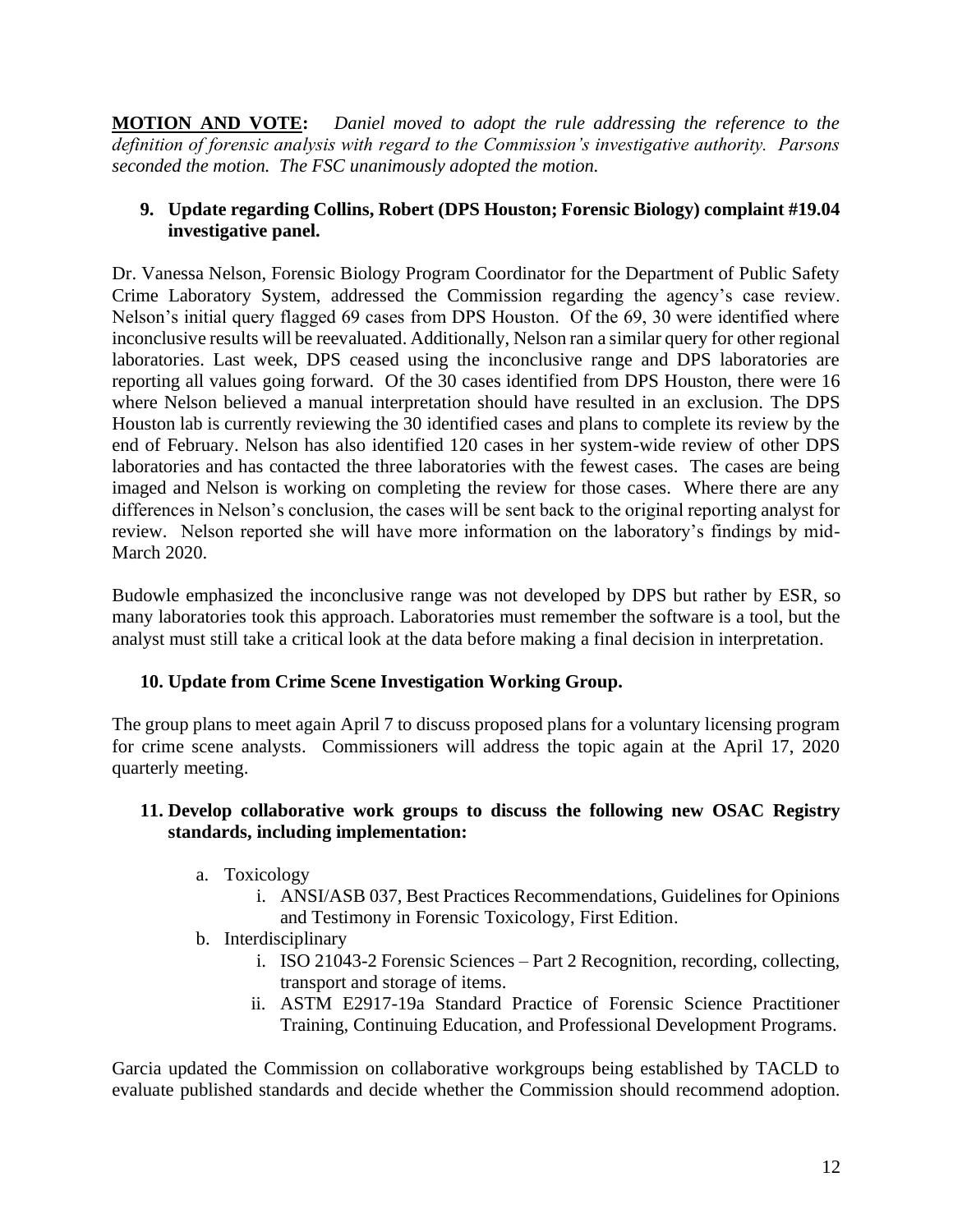Stout has a list of analysts for the toxicology workgroup, which consists of people not currently or recently on an OSAC and also geographically distributed across the state and in various types and sizes of labs. Stout reported he should have the group together shortly. Stout explained the current published standards should not be an issue for implementation; however, there are some in the pipeline that may be.

Kerrigan added that these standards, regardless of whether the Commission recognizes them or not, are already being used in Texas cases. The standards on the OSAC Registry have already been vetted through a consensus-based process. Kerrigan expressed the Commission's interest should be focused on what the impact is going to be for laboratories, so the Commission can identify effective ways to help laboratories meet the standards.

Budowle gave examples of technical issues with published DNA standards that are significant and that the Commission may not want to fully endorse or recommend. Budowle emphasized the Commission should be cautious about outright acceptance of all standards.

Kerrigan agreed there will be some disciplines that need more of a technical review, but that laboratories should be fully engage in the vetting process when these standards documents go out for comment as part of the OSAC process. The draft documents can now be reviewed even before they are sent to the SDO. The Commission should encourage operational laboratories to review the standards and guidelines in the pipeline and provide comment.

# **12. Update on statewide validation of qualitative method to distinguish hemp from marihuana.**

Kerrigan presented a PowerPoint update on statewide efforts to validate a qualitative method (with a quantitative cutoff) for distinguishing hemp from marihuana. Kerrigan described some key differences between the method used by the DEA and the Texas method. The team is first working on validating the method for plant material, with liquids to follow. Seven laboratory sites are participating in the validation—Harris County Institute of Forensic Sciences, Houston Forensic Science Center and four DPS regional laboratories. The team has secured authentic substances from the National Institute on Drug Abuse ("NIDA") drug supply program. The overall analytical approach is not new in the forensic world and includes methods already widely accepted. Kerrigan estimates the team will complete its validation work by the end of March 2020.

# **13. Discussion of Lydell Grant exoneration, including DNA analysis, the role of probabilistic genotyping, CODIS issues and lessons learned for statewide application.**

Garcia described some of the DNA issues in the recent Lydell Grant exoneration in Harris County. Among other issues, Garcia expressed concern regarding the gap between what experts like Drs. Budowle, Coble and Perlin concluded from the data (Grant was excluded as a contributor) and what the laboratory concluded (results were inconclusive) given the same data.

Stout addressed the Commission regarding HFSC's involvement in the Lydell Grant case. He believes laboratories are doing a good job at mitigating the risk of suspect driven bias but in doing that have created a whole separate kind of risk due to a reluctance to evaluate data for exclusionary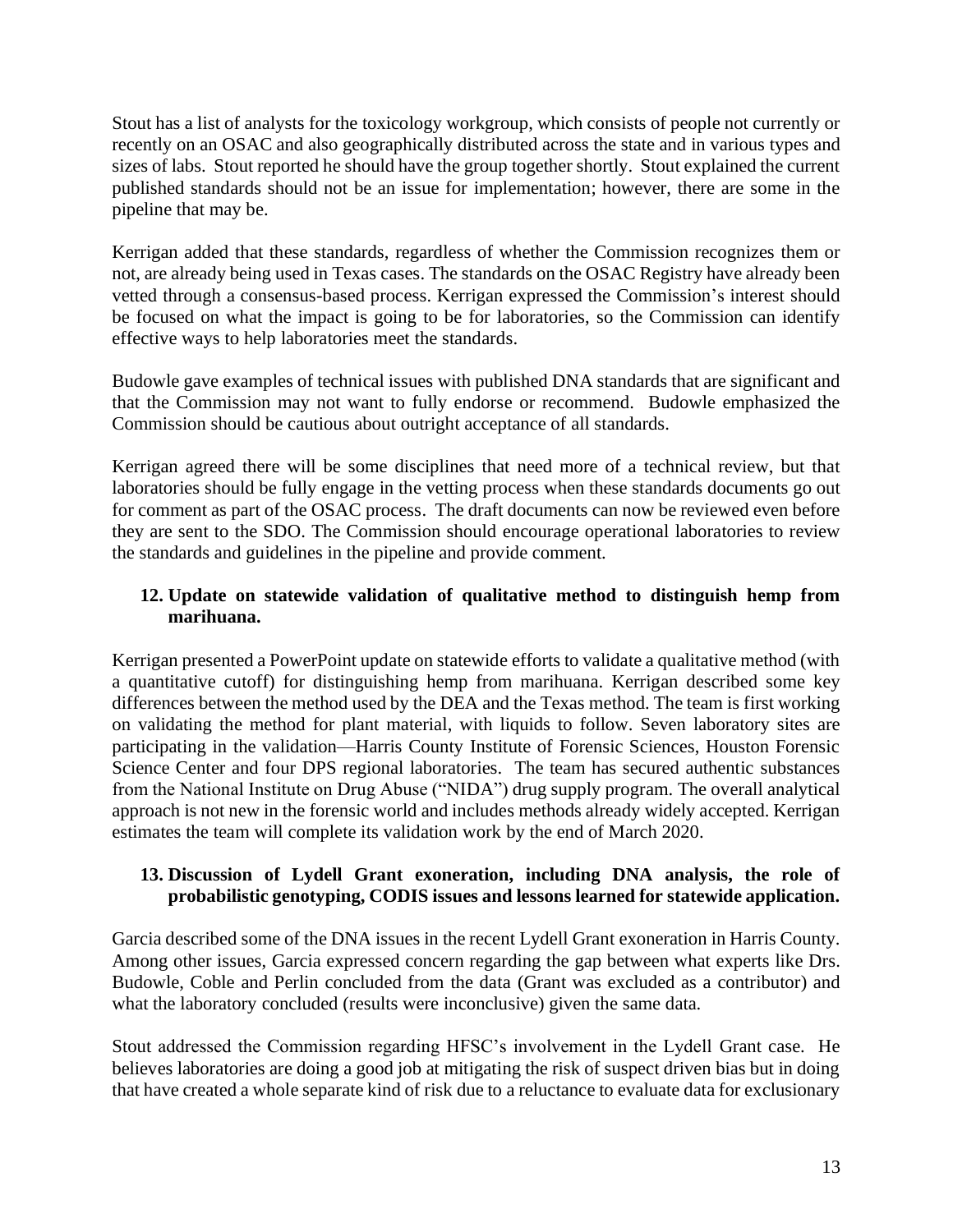purposes. The question is how to structure a change to address this that produces a result that is objective, consistent between laboratories and reproducible. One approach may be to have another separate analyst review the entire case and corresponding data for exclusionary purposes, even where the data were deemed insufficient for an affirmative association.

Budowle believes analysts can be re-trained to understand the meaning of "conservative" in their approach to analytical conclusions. Garcia mentioned the Commission could use its GoTo Meeting platform to give a training for up to 150 analysts.

Nelson indicated she would love to see real case examples and suggested the Commission provide these case examples to the training participants for review beforehand.

### **14. Update on triage projects for DNA mixture review; update on Austin Police Department cases under review by UNTHSC-CHI.**

Bob Wicoff, Director of the DNA Mixture Review Team and Chief of the Appellate Division at the Harris County Public Defenders Office gave a presentation on a DNA mixture capital murder case out of Harris County where much of the DNA evidence has been reinterpreted as inconclusive—including one STR result that went from 1 in 509,100 to inconclusive. The interesting legal issues in the case are whether this constitutes original and false evidence or whether the available scientific evidence merely changed. In the case, there is a significant amount of circumstantial evidence The DNA plays a supportive role, but is not the linchpin of the case which Wicoff often sees in mixture cases.

Commissioners discussed possible approaches to resolution of these issues outside the adversarial setting which is far more efficient than litigation, including the designation of UNTHSC-CHI as a resource in cases where the integrity of a conviction has come into question and the DNA evidence is critical.

### **15. Discuss plans for March 27, 2020 DNA training for criminal lawyers at Bexar County Central Jury Room.**

Garcia updated Commissioners on plans for the conference. Staff plans to deliver a scenario-based training throughout the day that tracks one DNA case addressing all the issues that may arise from the beginning to the end of the case (through a Chapter 64 appeal). Bexar County Criminal Investigation Laboratory will be heavily involved in the training since the laboratory is the primary forensic service provider for Bexar county.

# **16. Update staff attendance at the December 12-13, 2019 Texas Attorney General's Office Government Law and Liability Conference.**

Savage reported on staff attendance at the Government Law and Liability Conference. Staff created a list of items to address, including the video conferencing guidelines adopted in agenda item 7 above, developing an updated training manual for commissioners that includes clear instruction on the rulemaking process, and a description of required appointee trainings.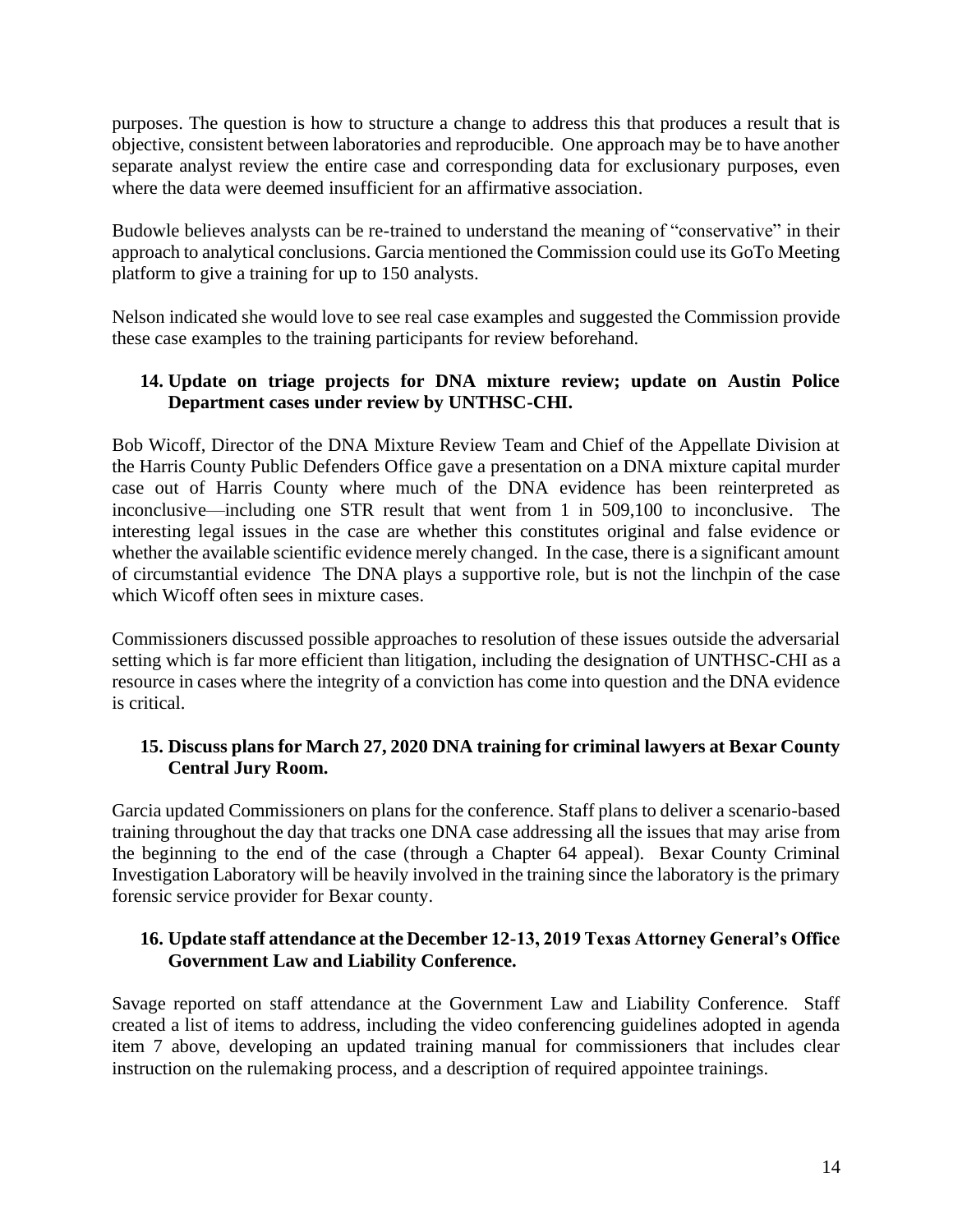#### **17. Discuss developments with respect to kit backlog reduction and standardization efforts as well as statewide sexual assault task force and state auditor's office developments.**

Downing reported on the new sexual assault kits and had samples of the kits available for review at the meeting. On September 1, 2019 the sexual assault kit tracking program began. The new sexual assault kit boxes are coded and have the kit tracking numbers right on the box beginning at the manufacturer's site. Brady Mills, DPS Deputy Assistant Director of Crime Laboratory Services, addressed the Commission on DPS's efforts to meet the HB-8 90-day turn-around time for sexual assault kit Forensic Biology/DNA testing that takes effect in January 2021. DPS started implementing the 90-day policy September 1, 2019 to give the lab 18 months to address any issues in meeting the deadline.

# **18. Update on Rio Grande Identification Project.**

Budowle gave a brief update on the Rio Grande ID project. UNTHSC-CHI and other entities have made progress with the FBI, the Government of Mexico and other governments in the northern triangle region on the process for comparing family reference samples to samples from unidentified remains discovered in Texas. Budowle expects to begin comparisons soon and will provide an update at the Commission's April 17, 2020 meeting.

# **19. Discuss NIST/RTI Working Group on DNA Analysis and Human Factors.**

Garcia was invited to join the NIST/RTI Working Group on DNA Analysis and Human Factors. Garcia's first meeting with the group is February 10-12 in Washington, D.C.

### **20. Discuss Commission staff attendance at American Academy of Forensic Science (AAFS) 2020 Annual Scientific Meeting.**

Garcia and Smith will attend the AAFS annual meeting in Sacramento.

### **21. Update from Texas Association of Crime Laboratory Directors.**

Stout provided an update from TACLD's January 30, 2020 meeting. At the TACLD meeting, members addressed the hemp validation discussed in agenda item 17 above. TACLD members also discussed legislative items to be addressed next legislative session.

### **22. Convene executive session pursuant to Government Code §551.071, Consultations with Attorney to seek advice about pending or contemplated litigation.**

Commissioners convened an executive session at 12:39 p.m. pursuant to Government Code § 551.071 for consultations with its attorney to seek advice about pending litigation involving Commissioners and staff. The Commission reconvened at 1:11 p.m.

### **23. Consider proposed agenda items for next quarterly meeting.**